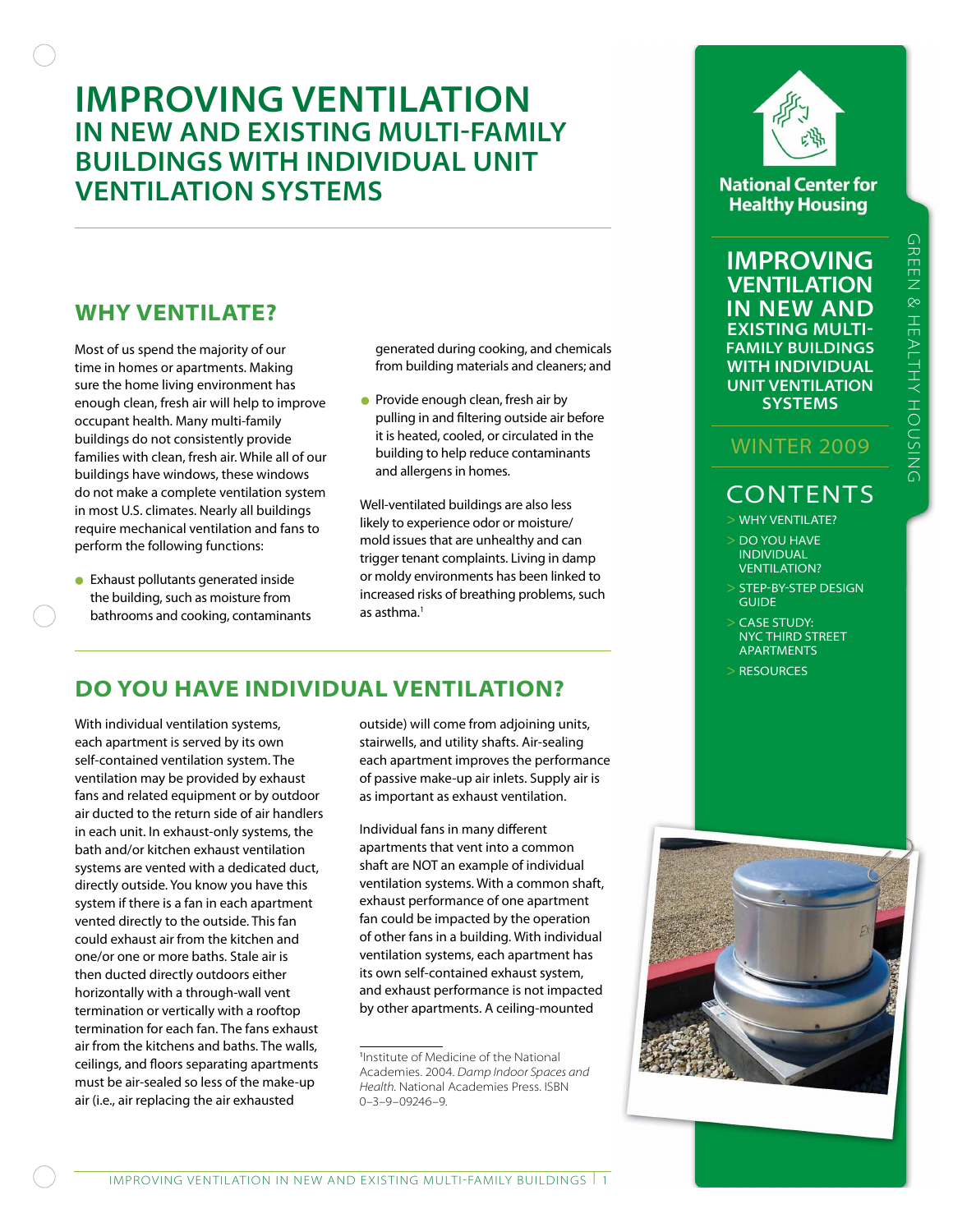bath exhaust fan or kitchen range hood fan ducted directly to the outside are examples of individual ventilation systems. There are excellent resources for these two relatively simple applications since they are very common in single-family homes (www.hvi. org; www.aivc.org).

If each apartment has one or more air handlers, ventilation supply air can be provided by running a duct directly from an outdoor air intake to the return side of at least one air handler in each unit. The duct must be sized properly. Control systems must ensure the air handler runs frequently enough to provide enough ventilation (see ASHRAE 62.2 for details on ventilation systems that cycle on and off). In addition to the outdoor air supply duct, controls, and outdoor air intake, each apartment must have exhaust for kitchens and baths. The air intake must be properly located so that it does not introduce outside air pollutants, such as gases from parking areas, into the living area.

This factsheet will focus on a less welldocumented type of individual ventilation system that incorporates an exhaust fan in each apartment that continuously exhausts air from kitchen and bath(s). This design concept is appealing because the single fan and single outdoor vent termination minimizes cost and complexity. For more detailed information on providing ventilation through air handlers in each unit see the article in the reference section by Joseph Lstiburek, Building Science Corporation, Inc.

## **Step-by-Step Design Guide**

Although this system could be used in almost any multi-family building, it is most applicable to new construction or substantial gut rehabs when there is an opportunity to plan for and install the necessary ductwork, outdoor vent terminations, and passive air inlets. However, more severe stack and wind pressures, which are experienced by highrise buildings, have an impact on design requirements and must be taken into account in fan specification.

A step-by-step guide to implementing an individual ventilation system properly in new construction or gut rehab applications is presented below.

### *Step 1. Determine the location of the outdoor vent termination, inline fan, and duct layout for the individual system*

*in each apartment.* If kitchens or baths have exterior walls, locating exterior vent terminations at these walls can minimize the required ductwork. In typical new multi-family buildings, baths and kitchens are located on the interior of the building with living space and bedrooms at the perimeter. In this case, outdoor vents can be located at perimeter walls with a duct run in a soffit to connect to interior kitchens and baths. Alternatively, with interior kitchens and baths, the shortest

duct run directly to the outdoors may extend to the roof. In buildings four stories or fewer, the average duct run to the roof can be less than the average duct run to the perimeter. In gut rehabs of historic buildings, penetrating certain (or all) façades may not be permitted.

Vent termination locations must be coordinated with local code requirements

**Figure 1** | Inline Exhaust Fan Located above Closet Ceiling



regarding minimum distances between exhaust vents and windows and fresh air intakes. Ductwork that ties kitchen and bath exhausts together can be run in a drop ceiling above these spaces. Inline fans can be located in this drop ceiling (with an access door). Alternatively, inline fans can be located at the top of closets either behind an access door or the fan grill can be left exposed. Leaving the fans exposed at the top of closets (Figure 1) reduces installed cost, improves serviceability, and can result in acceptable acoustic performance with proper fan specification and duct design. Some code jurisdictions require exhaust ductwork to be under negative pressure always. For this requirement to be satisfied, the inline fan must be located immediately adjacent to the outdoor vent termination so that all of the ductwork is under suction.

### *Step 2: Develop details to air seal each unit to an air tightness of 0.228 cfm per square foot of unit enclosure at 50 pascals pressure difference.2* Identify the walls,

ceilings, and floors that will be made into air barriers. Develop details to air seal the joints, intersections, and penetrations in them (Figure 2). Put the details and materials in the drawings and the specs. When renovating existing buildings, airsealing the units is the most practical strategy. Complete air-sealing of units must sometimes be done to solve odor

**Figure 2 |** Air Barriers Compartmentalizing Each Unit

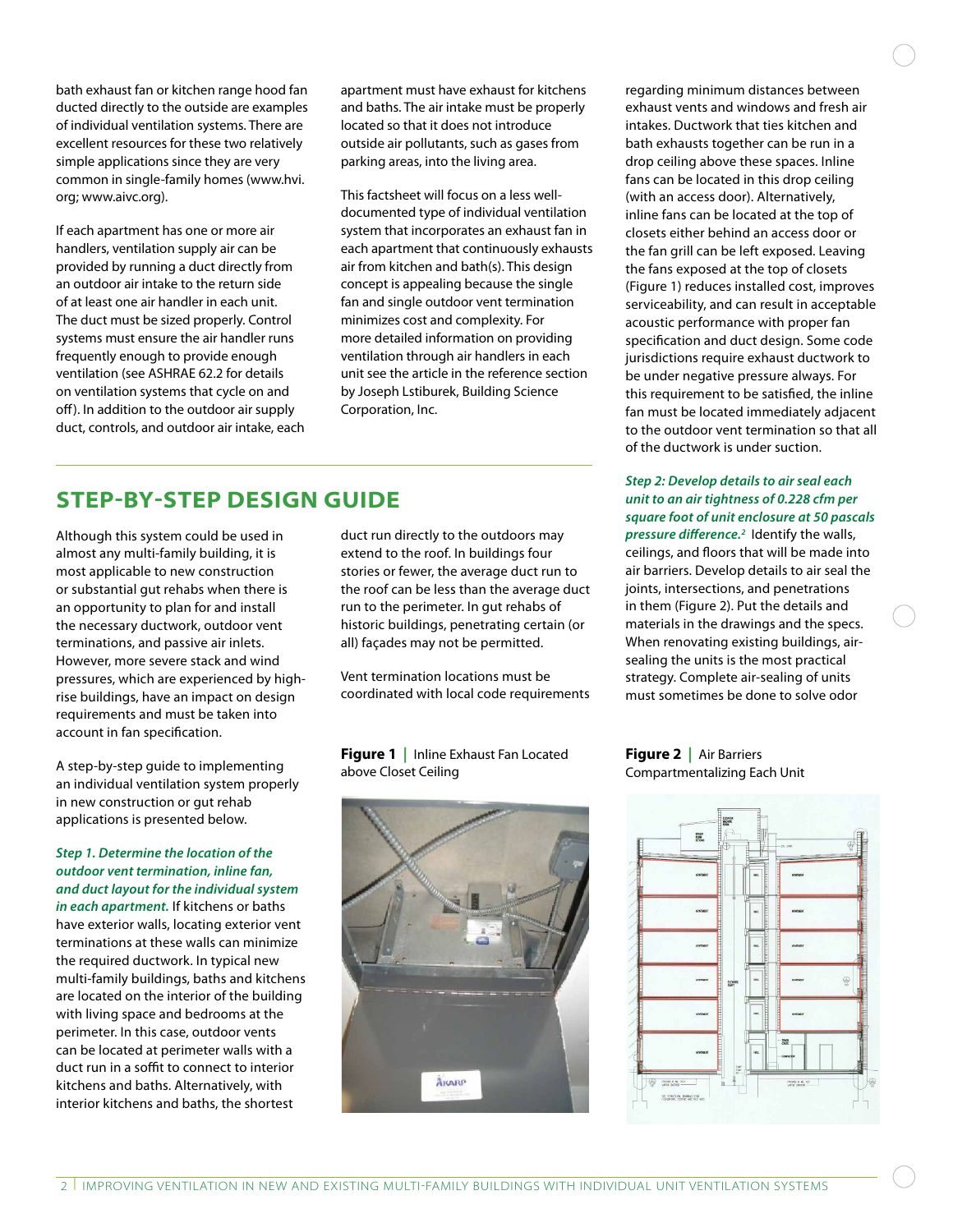or tobacco smoke transfer between units. Some air sealing can be done when tenants change. In an existing building it may be hard to meet the air tightness level of 0.228 cfm (cubic feet per minute) per square foot. The 0.228 cfm per square foot of unit enclosure at 50 pascals pressure difference is a reasonable target when renovating. A reasonable target for other existing building situations is 50 percent of the beginning leakage rate.

### *Step 3: Develop details for exterior vent termination that do not compromise*

*exterior air/weather barriers.* Exchanging poor ventilation for a rainwater leak is not the goal. Rainwater drainage and air tightness must be maintained where the new ventilation system penetrates exterior walls, such as exhaust outlets, passive air inlets, or outdoor air intakes for unit air handlers. Ensure the drawings, specs, or the scope of work include these details and that field inspections ensure the details are followed.

*Step 4: Determine the appropriate design exhaust ventilation flow rate for individual kitchens and baths to ensure adequate pollutant removal and an effective overall level of air change in the apartment, based on occupancy.* For apartments with a kitchen and a bathroom exhaust, use the code minimum continuous exhaust requirements plus a safety factor. For example, to meet the ICC code minimum ventilation rate for continuous bathroom and kitchen exhaust in an 800 square foot two-bedroom apartment with one bath and a kitchen would require 45 cfm. The rate is the larger rate of 15 cfm per person (45 cfm for two bedrooms) or 0.35 Air Changes per Hour (38 cfm for an 800

If continuous exhaust ventilation is used in the kitchen and bathroom, the ICC requires:

square foot, eight-foot-tall apartment).

• 20 cfm continuous exhaust for the bathroom plus 25 cfm continuous exhaust in the kitchen = 45 cfm continuous exhaust flow.

- By meeting the minimum exhaust rate for continuous bathroom and kitchen exhaust, we also meet the minimum requirement of 45 cfm.
- Adding another 15 cfm (around 20 percent) and increasing the flow from 45 cfm to 60 cfm provides a buffer to account for uncertainty in the test and balance and for changes in ventilation rates caused by varying weather conditions.

Some high-performance building programs mandate ventilation systems that meet the American Society of Heating, Refrigeration, and Air-Conditioning Engineers (ASHRAE) 62.2 Standard Ventilation and Acceptable Indoor Air Quality for Low-Rise Residential Buildings. 62.2 requires a minimum ventilation rate of 7.5 cfm per person plus 0.01 cfm per square foot of floor space, or 30.5 cfm total (22.5 cfm for the two bedrooms plus 8 cfm for the floor space).

If continuous exhaust is used in the bathroom and kitchen, 62.2 requires 20 cfm per bathroom and 5 ACH for the kitchen. Assuming the kitchen is 59 square feet, ASHRAE 62.2 would require:

- 59 cfm: 20 cfm for the bathroom plus 39 cfm (5 ACH x 472 ft<sup>2</sup>/60 minutes per hour) for the kitchen.
- This exceeds the minimum required by ASHRAE 62.2 and the minimum required by the ICC and meets the high performance program requirement.

ASHRAE 62.2 contains requirements in addition to the ventilation rates – e.g., maximum sound levels and ductloss.

*Step 5: Specify a balancing device at each exhaust point, which (in combination with a sufficiently high system operating pressure) can ensure an appropriate and relatively constant* **continuous** *exhaust airflow that meets the design target over a wide range of conditions.* For example, Constant Airflow Regulator (CAR) dampers manufactured by American ALDES incorporate an inflatable bulb or "airplane wing" mechanism that restricts free area for airflow at higher pressures, resulting in a relatively constant exhaust cfm for duct

**Figure 3** | Constant Airflow Regulator Dampers



operating pressures between 0.2 and 0.9 inches water column (Figure 3). CAR dampers are essentially devices that choke down airflow to ensure that there is no over-ventilation, particularly in grills closest to the fan. And when there is no over-ventilation in any particular bath or kitchen, there is less likely to be under-ventilation in other baths or kitchens further from the fan. However, it is important to note that CAR dampers require a minimum operating pressure of 0.2 inches water column in order to regulate airflow. These dampers cannot boost airflow if there is insufficient pressure at a particular location in a shaft. Maintaining a sufficiently high pressure in shafts for CAR dampers to function properly requires (1) tight ducts and (2) adjustment of the roof fan.

*Step 6: Specify an ENERGY STAR inline fan with a sufficient exhaust capacity for the application.* For a typical apartment layout with 30 cfm kitchen and 30 cfm bath exhaust, an inline fan is required that can provide at least 70 cfm of airflow at an operating pressure of 0.4 in WC.

*Step 7: Integrate performance-based specifications in the construction documents for duct air tightness and balancing.* The following notes on the mechanical plans are critical:

• **Note 1.** Seal all ducts with mastic, including transverse ducts.

<sup>&</sup>lt;sup>2</sup>Air tightness standard specified in the LI New Construction 2.2 Environmental Tobacco Smoke Air Sealing Prerequisite.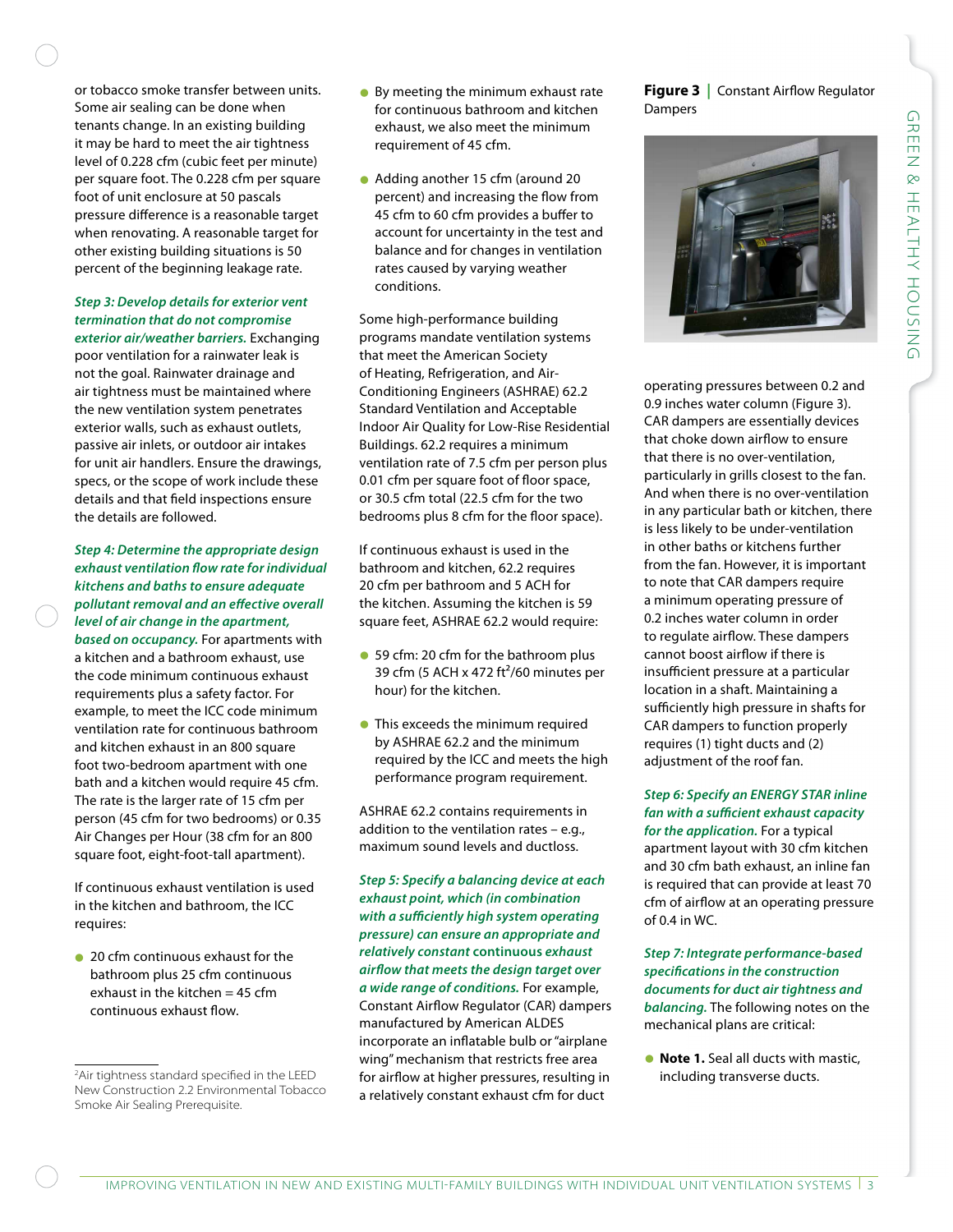## **Case Study: NYC Third Street Apartments**

#### **Design Team:**

Chris Benedict, RA, and Henry Gifford

### **Design Goals:**

Superior thermal comfort, low energy use, good IAQ, effective, low energy use ventilation, resistant to pest colonization, and good sound control were the goals of the project.

#### **Ventilation system:**

Individual ventilation systems in combination with air sealing each apartment provide good ventilation throughout the seasons.

### **Apartment Air Tightness Target:**

0.228 cfm per square foot of enclosure at 50 pascals pressure difference.

### **Construction costs:**

Costs averaged \$121 per square foot—the same as otherwise similar apartment buildings built at that time in NYC.

### **Results:**

The ventilation systems work well and thermal comfort is uniform throughout the building; energy use is very low (5 BTU/  $\text{ft}^2/\text{HDD}/\text{year}$  for heating and domestic hot water).

The ventilation system exhausts continuously from the kitchen area (not the range hood) and the bathroom. An inline fan in above the closet ceiling exhausts a total of total of 70 cfm. The exhaust air exits the unit through a round grill in the exterior wall of each apartment. The units have been air sealed and passive air inlets provide make-up air from outside.



. Each unit airsealed to 0.1 cfm at 50 pascals per ft2 enclosure

- No transfer to neighbors when system's on
- 4% transfer when one unit turned off
- 1-3% exhaust re-enters through trickle
- vents worst case



228 E 3rd Street features round metal plates visible on the exterior, which are air louvers for the individual ventilation systems in each apartment.

- **Note 2.** Ductwork shall be smooth metal. No flex duct permitted.
- **Note 3.** All connections between gypsum board and ductwork must be sealed (duct mastic, sealants, or weather stripping).
- **Note 4.** Contractor shall provide a balancing report for 20 percent of the units. Airflow at kitchen and bath exhaust grills shall be measured with a capture hood that fully encloses the exhaust grills and is able to measure as low as 20 cfm  $\pm$  5 cfm.

*Step 8: Meet with mechanical contractors onsite prior to installation of ductwork in order to clarify expectations regarding duct sealing.* 

*Step 9: Visually inspect and conduct air tightness testing of the ductwork in 20 percent of the units prior to the installation of sheetrock.* After the installation of sheetrock, an owner's representative or other third party should visually inspect the connection between sheetrock and ductwork to verify an airtight seal in this location.

### *Step 10: The owner or owner's representative should coordinate with the mechanical contractor to be present*

*during the system balancing.* A good rule of thumb is to verify exhaust airflow for all exhaust grills in at least 20 percent of the units, or at least five units, whichever is greater. With the installation of CAR dampers, it is not necessary for the contractor to manually balance and then measure cfm at every exhaust grill in the building. Instead, the final system balancing measurements are intended to confirm performance in a representative sample of the exhaust grilles. Typically, balancing reports are not inspected closely. Since cfm is required to be measured in only 20 percent of exhaust grilles, these measurements must be made accurately with the appropriate equipment and with the owner or owner's representative present. The owner or owner's representative should review the balancing report carefully to ensure the system is functioning as intended.